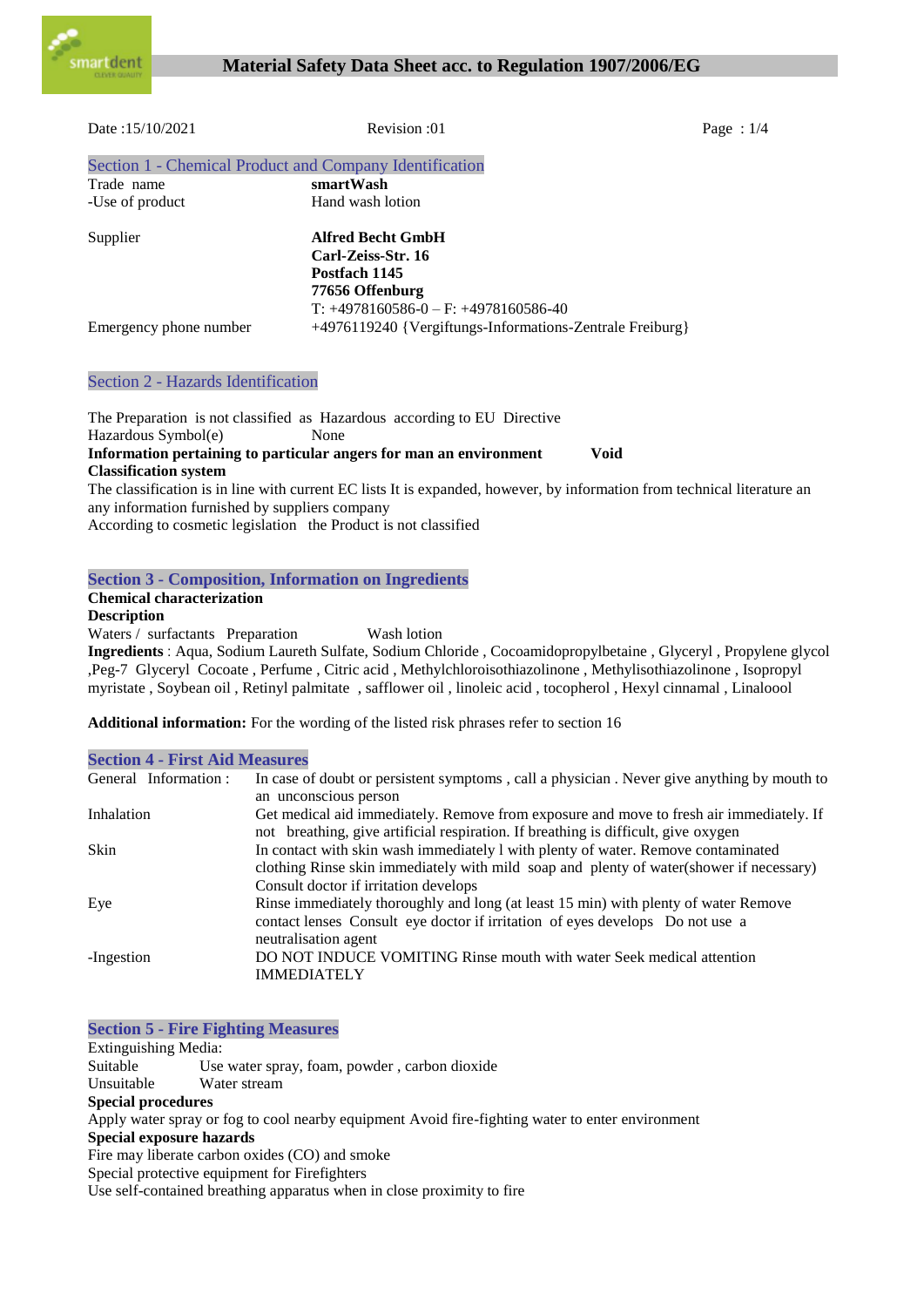

## **Section 6 - Accidental Release Measures**

#### **Personal Precautions**

Eliminate every possible of ignition (open fire , sparks , smoking)Evacuate all personnel immediately and ventilate area Avoid breathing vapour and contact with skin , eyes and clothing Wear recommended personal protective equipment(See chapter 8)

# **Environmental precautions**

# Shut off leaks if without risks

Dike in the spilled product as much as possible with inert material Prevent entry of product in public water, sewers or soil Notify authorities if product enters sewers or public waters

### **Methods for cleaning up**

Collect the spillage in closable, suitable disposal containers Clean up any spills as soon as possible, using an inert absorbent material For the removal of the waste product see chapter 13 Residue is to be washed down with plenty of water

### **Section 7 - Handling and Storage**

#### **Handling**

Avoid breathing vapour and contact with skin, eyes and clothing. Wear recommended personal protective equipment (See chapter 8)

#### **Protection against Fire and Explosion**

Eliminate every possible of ignition (open fire, sparks, smoking) Use special care to avoid static electric discharges Use explosion proof equipment

**Storage** Keep only in the original, safety locked container in a cool, well ventilated and fire proof place Store away from all heat sources including direct sunlight, sparks, and flame. Store in a tightly closed container. Keep from contact with oxidizing materials. Store in a cool, dry, well-ventilated area away from incompatible substances.

#### **Packaging material**

Polyethylene, Polypropylene

## **Section 8 - Exposure Controls, Personal Protection**

| Engineering measures                 | Ventilate area                                                                         |
|--------------------------------------|----------------------------------------------------------------------------------------|
| Industrial Hygiene                   | When using, do not eat, drink or smoke Emergency eye wash fountains and showers        |
|                                      | should be available in the immediate vicinity of any potential exposure                |
| Occupational                         | Preparation                                                                            |
| <b>Exposure Limits None</b>          |                                                                                        |
| <b>Personal Protective Equipment</b> |                                                                                        |
| Respiratory protection               | Ventilation, Local exhaust                                                             |
|                                      | CE-approved organic vapour and solvent respirator (Type AX, brown)                     |
| Hand protection                      | Wear neoprene & natural rubber gloves,                                                 |
| Eye protection                       | Wear chemical splash goggles                                                           |
|                                      | Skin and body protection Wear appropriate protective clothing to prevent skin exposure |

## **Section 9 - Physical and Chemical Properties**

| <b>Physical State</b>           | Viscose Liquid                        |
|---------------------------------|---------------------------------------|
| Color                           | clear colorless                       |
| Odor                            | Perfume characteristic                |
| <b>PH</b>                       | $5,5 \pm 0,50$                        |
| Boiling Point /Range (1013 hPa) | $>100$ °C                             |
| Congealing /Melting Point       | No data available                     |
| <b>Freezing Point</b>           | $< -8$ °C                             |
| <b>Flash Point</b>              | Not determined                        |
| <b>Autoignition Temperature</b> | Not determined                        |
| <b>Explosion Limits: Lower</b>  | Not determined                        |
| Vapour Pressure                 | Not determined                        |
| Specific Gravity                | 1,00 +0,02 g/cm <sup>3</sup> at 20 °C |
| Solubility in water             | Soluble                               |
| Log P Octanol / Water at 20oC   | Not established                       |
| <b>Viscosity</b>                | Not determined                        |